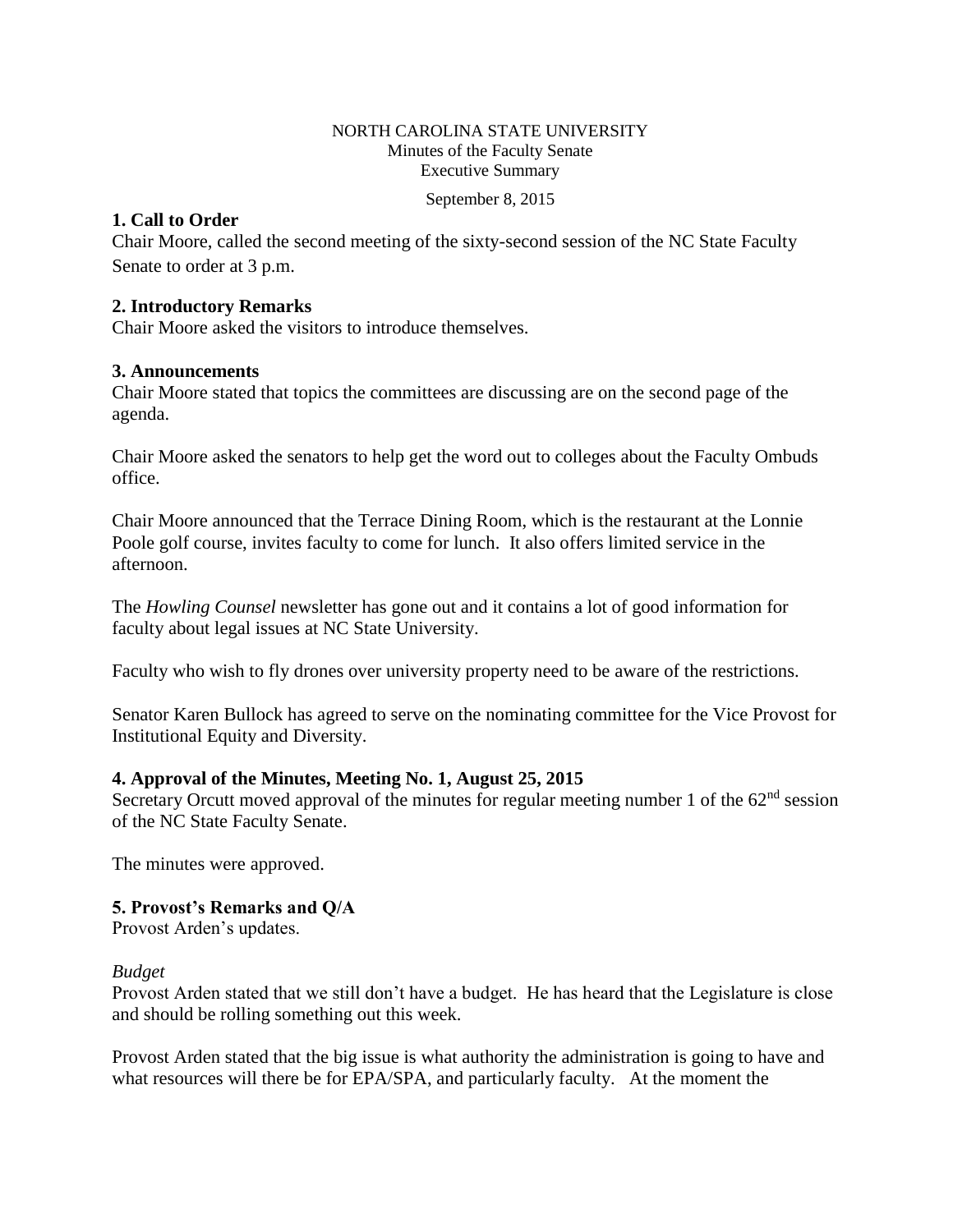indications are that they might have the authority, not funding which is the same situation as last year.

Provost Arden stated that *US News and World Report* will come out tomorrow and they hope the university continues to move forward in the rankings.

# **6. Faculty Giving Campaign**

Brian Sischo, Vice Chancellor for Advancement, stated that the focus of their conversation is around faculty, staff, and retiree giving. He said they have a good cross section of about ten folks from both faculty and staff representation. They are looking for feedback from the Faculty Senate.

Sischo stated that one of the important to dos in doing this as they galvanize philanthropic support is really tapping one of the most important constituencies, who are the employees of this university. He said it's typically a staple of most universities that they ask their own employees to give back in whatever form. He noted that as part of the SECC, you can designate to a variety of charities including NC State. Out of the half million dollars that is raised annually, about \$28,000 comes back to NC State, so some may designate programs at NC State in the SECC campaign.

# *Comments from Ann Horner, Executive Director of Annual Giving*

Horner stated that they have a great faculty and staff council of ten and they would love to have more participation. The group represents a number of colleges. She noted that they are engaged and clearly care about the university. She stated that during their meeting last week the primary goal was to learn about personal motivation of giving and they would like to add NC State to that list in a big way.

# *Comments from Lisa Bullard, Professor of Chemical and Biomolecular Engineering /Director of Undergraduate Studies*

Professor Bullard stated that she was motivated to join the committee because she is a graduate of NC State and looking back at what she gained as an undergraduate through the scholarship she received, through relationships with faculty and opportunities to do high impact activities, she knows what an impact it made on her as a student and now as a faculty member even more so. She stated that she sees students for who getting a scholarship can make all the difference between staying and leaving or maybe just between surviving and thriving, so she sees the impact that giving makes.

### **7. Old and New Business**

a. Results of topics elected by senators at the first meeting: see Appendix B.

Chair Moore noted that there were quite a few topics. One topic was athletics and academics and nine people voted to have that as a fall faculty meeting topic. Roby Sawyers, Faculty Athletics Representative is not going to be in town during the meeting, so he will come to a Senate meeting to give an update.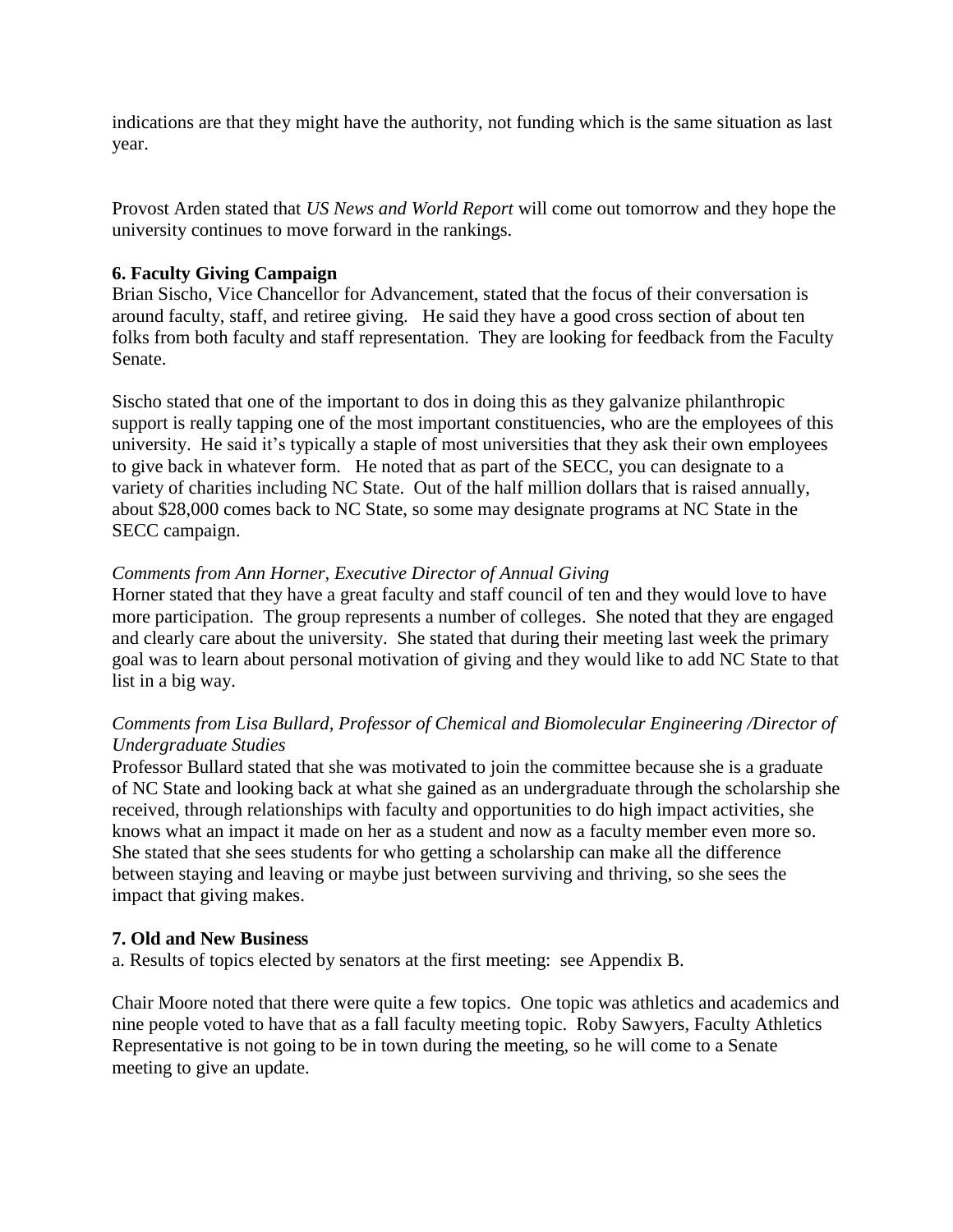b. Vote to be taken on minor changes/updates to Faculty Bylaws (Article VII, Committees and Councils)

A motion was made and seconded to approve the updates to the bylaws. A hand vote was taken. The motion passed with 28 for and 0 opposed.

c. Sen.Issue3: Graduate program (including GSSP, increase in PhD numbers) and support of our research

Chair Moore stated that the Executive Committee was not sure where to go on this issue so they are requesting some input.

The Senators provided much input on the issue.

d. Sen.Issue4: Broader review of shared governance at NCSU

Chair Moore urged the Senators to review the draft document prior to the next Faculty Senate meeting. It will be the main topic of discussion.

# **8. Issues of Concern**

- **a.** All ongoing Issues of Concern are listed on the Faculty Senate Website at: [http://www.ncsu.edu/faculty\\_senate/](http://www.ncsu.edu/faculty_senate/) (fourth on the list of main links)
- b. IOC 1508b Loss of Faculty/Staff parking in the North Hall lot This issue was sent to the Resources and Environment Committee for review.

Senator Cubbage asked about the status of PTR in the Governance and Personnel Policy committee.

Senator Fleisher stated that it was discussed at their first meeting and the consensus of the committee was that the decision was already made by the BOG and that they are not going to change what they have decided, so the consensus of the committee is to leave it as is.

Senator Cubbage said he would like to propose a resolution to revisit PTR rules and regulations.

Chair Moore stated that it might be appropriate to share a document that went to the Governance and Personnel Policy Committee with the Senate before continuing a discussion on a resolution.

Senator Cubbage moved that the Senate consider his proposed resolution regarding post tenure review.

The motion was seconded. A discussion will take place at the next meeting.

### **9. Adjourn**

A motion passed to adjourn the meeting at 4:34 p.m.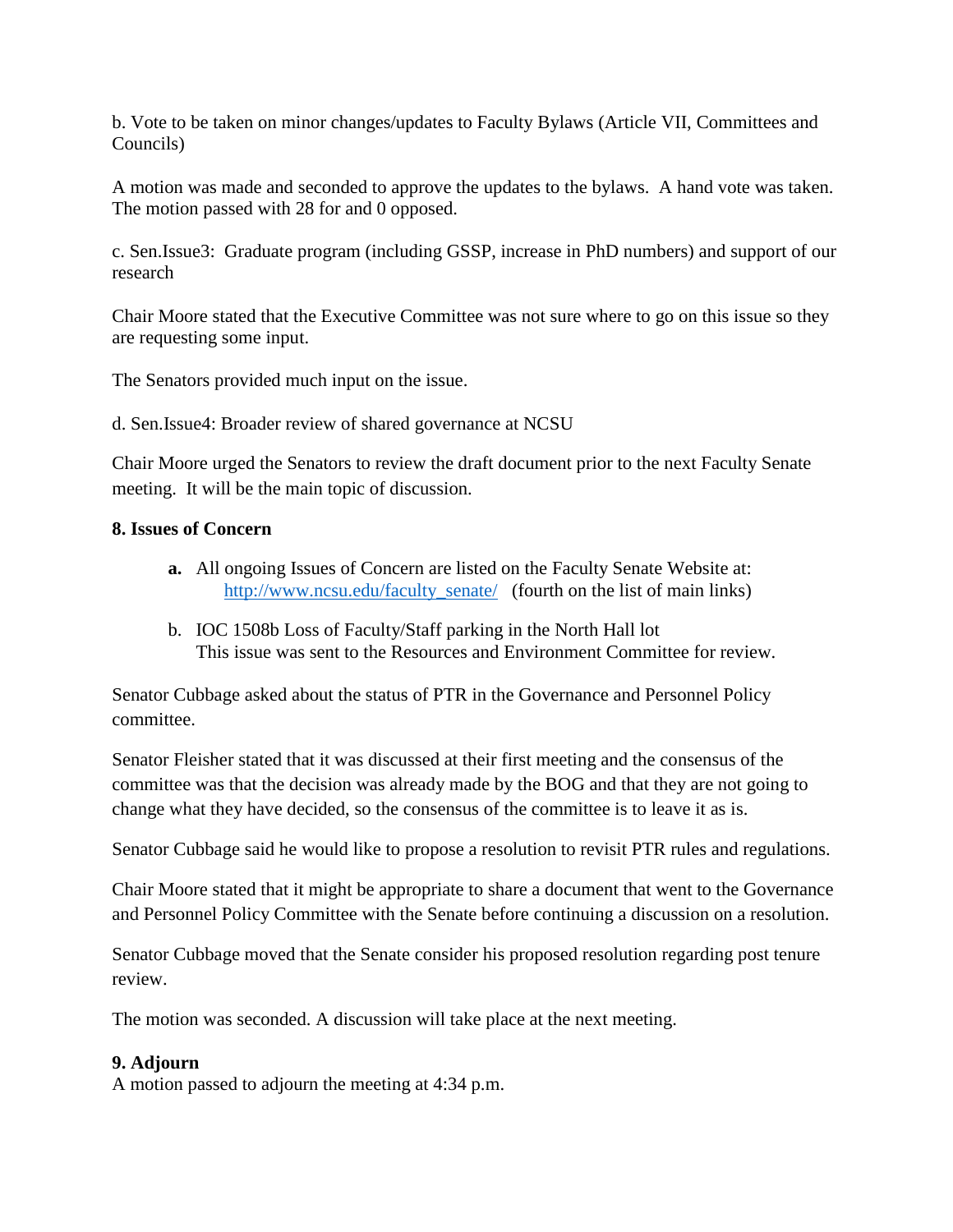## NORTH CAROLINA STATE UNIVERSITY Minutes of the Faculty Senate September 8, 2015

Regular Meeting No. 2 of the 62<sup>nd</sup> Session: Faculty Senate Chambers September 8 2015 Present: Chair Moore, Past Chair Zonderman, Secretary Orcutt, Parliamentarian Lubischer; Provost Arden; Senators Ange-van Heugten, Ash, Auerbach, Banks, Bartlett, Bernhard, Bird, Bullock, Bykova, Cubbage, Davidian, Fath, Fleisher, Gunter, Hergeth, Huffmann, Laffitte, McKoy, Moore, Pearce, Perros, Porter, Sannes, Scearce, Silverberg, Smith, Sotillo, Williams

### **Excused:**

**Absent:** Senator: Argyropoulos, Byrnes, Devetsikiotis, Kathariou, Spontak, Steer

G**uests:** Lisa Bullard, Professor, Chemical & Biomolecular Engineering; Ann Horner, Executive Director Annual Giving; Brian Sischo, Vice Chancellor of Advancement; Roy Baroff, Faculty Ombuds Office; Roby Sawyers, Professor, Poole College of Management/FAR; Duane Larick, Provost's Office; Katharine Stewart, Provost's Office

# **1. Call to Order**

Chair Moore, called the second meeting of the sixty-second session of the NC State Faculty Senate to order at 3 p.m.

## **2. Introductory Remarks**

Chair Moore asked the visitors to introduce themselves.

### **3. Announcements**

Chair Moore stated that topics the committees are discussing are on the second page of the agenda.

Chair Moore asked the senators to help get the word out to their colleges about the Faculty Ombuds office.

Chair Moore announced that the Terrace Dining Room, which is the restaurant at the Lonnie Poole golf course, invites faculty to come for lunch. She noted that it also offers limited service in the afternoon.

The *Howling Counsel* newsletter has gone and it contains a lot of good information for faculty about legal issues at NC State University.

Faculty who wish to fly drones over university property need to be aware of the restrictions.

Senator Karen Bullock has agreed to serve on the nominating committee for the Vice Provost for Institutional Equity and Diversity.

# **4. Approval of the Minutes, Meeting No. 1, August 25, 2015**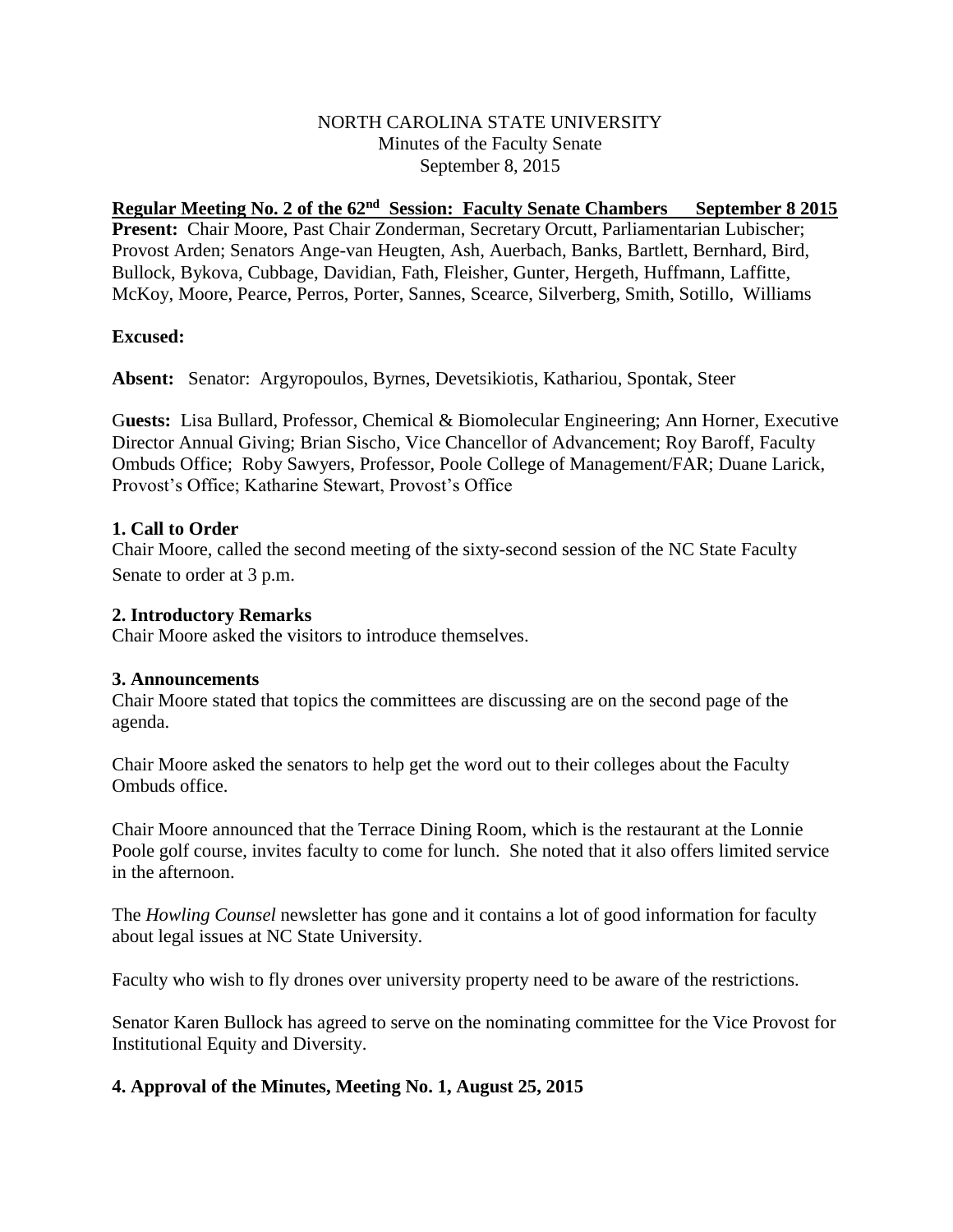Secretary Orcutt moved approval of the minutes for regular meeting number 1 of the  $62<sup>nd</sup>$  session of the NC State Faculty Senate.

The minutes were approved.

# **5. Provost's Remarks and Q/A**

Provost Arden's updates.

### *Budget*

Provost Arden stated that we still don't have a budget. He has heard that the Legislature is close and should be rolling something out this week. He believes that there will be some management flexibility in the zone of about one half percent, which amounts to a couple million dollars for the university as a whole.

Provost Arden stated that the big issue is what authority we are going to have and what resources we will have for EPA/SPA, and particularly faculty. At the moment the indications are that we might have the authority, not funding which is the same situation we were in last year.

Provost Arden stated that he is hearing that SPA employees will receive a \$750 bonus in December. He and the Chancellor are very committed to try and do something up front so that they can continue to move faculty salaries forward. He plans to work with the deans and department heads to determine how much they can do and how they can identify those resources across the university.

Provost Arden stated that *US News and World Report* comes out tomorrow and they (Chancellor and Provost) hope to continue to move forward in rankings. He said they don't try to manage the rankings, they try to do the right things and believe rankings will follow. Interestingly related to previous topics about merit, one of the subcategories that constantly pulls us back from further advancement is the faculty resource category, which is not just faculty salaries, it's a lot of things that include sections, size, and a lot of different things. He encouraged the faculty to look at NC State's report. He stated that he welcomes input, because as they review it they want to make sure that they are making the right investments for the university for the right reasons.

### **6. Faculty Giving Campaign**

Brian Sischo, Vice Chancellor for Advancement, stated that the focus of their conversation is around faculty, staff, and retiree giving. We have a good cross section of about ten folks from both faculty and staff representation. We are at the stage where we are looking for feedback. It has not been put in place and so we really wanted to use this forum to get your thoughts as this comes together. It's important and the reason goes to what the Chancellor has said publicly, this university can be a really good university with state support. It has been and will always be, but the differential between good and great is the private resources that can really go to augment the things that you do on a daily basis, whether it be in the form of professorships, fellowships, scholarships, support for facilities that we all work in, etc. Hopefully we will see when the rankings come out tomorrow, further proof that this is a university with some exponential momentum, whether it's our research profile, whether it's the quality of the freshmen class this year being the highest ever or whether it's the kind of outpouring of support that we've seen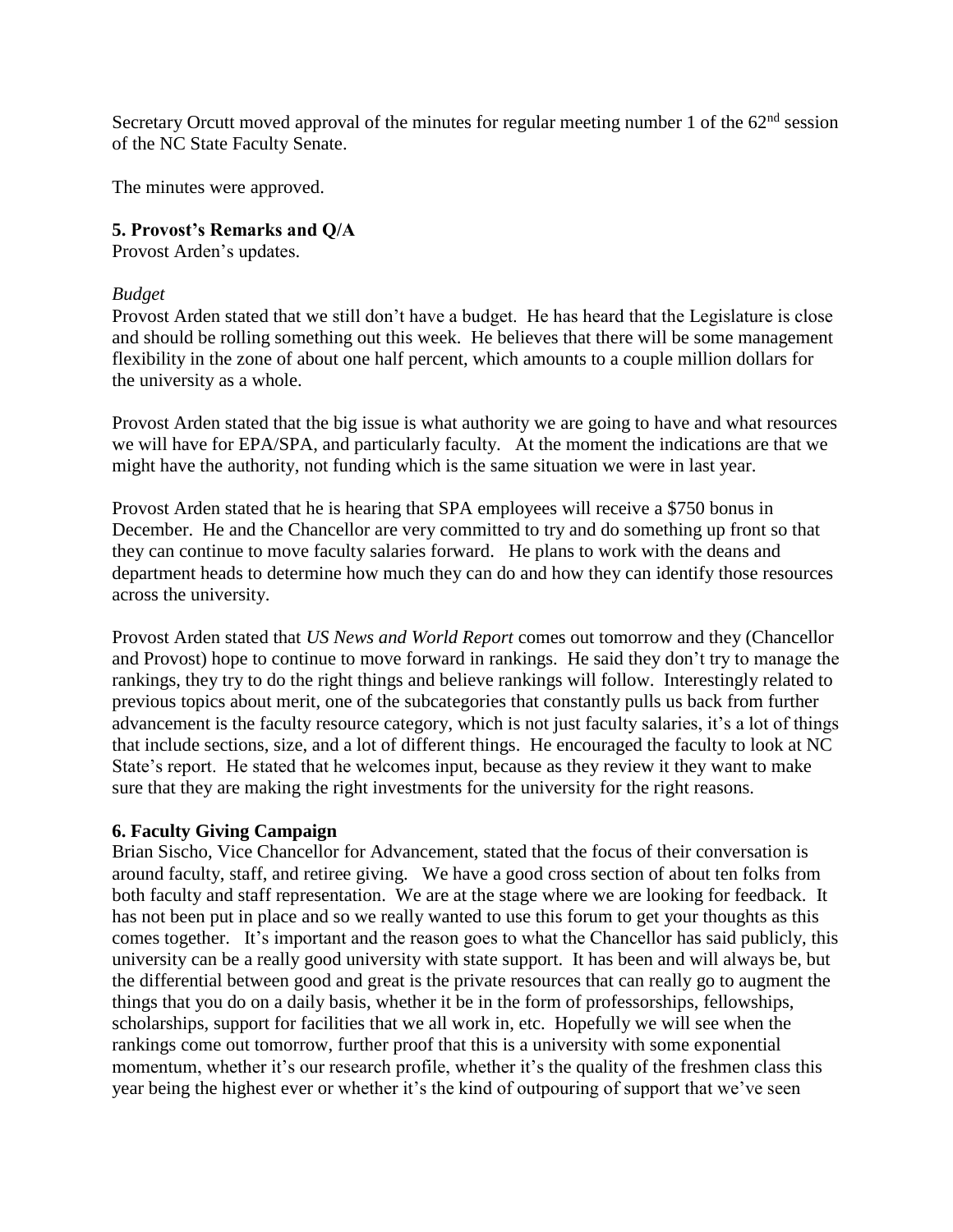from alumni, parents, friends, and others. This is a university that is capitalizing on what has been a historic strength, and I think as we become more well known, as we become more public in what we are doing that will continue.

Sischo stated that one of the important to dos in doing this as we galvanize philanthropic support is really tapping one of the most important constituencies, who are the employees of this university. Many of you have worked at other universities, it's typically a staple of most universities that they ask their own employees to give back in whatever form. We have had the State Employees Combined Campaign, in fact, NC State has really led the UNC System in support for that SECC and we would expect that that will continue. What we are going to talk about today does not replace SECC. Keep in mind that as part of the SECC, you can designate to a variety of charities including NC State. Out of the half million dollars that is raised annually, about \$28,000 comes back to NC State, so some of you may designate programs at NC State in the SECC campaign. What we are looking to do is really broaden that in terms of offering the ability for faculty and staff to give to whatever their desire may be at the university. What we heard in part from the committee is in one case the individual gives back to his department's discretionary fund that provides travel funds to conferences for that department, totally acceptable. Now again you can't earmark it for personal use, but if you are part of a department that supports those kind of activities, that is all part of what this would represent.

Sischo reported that about 10% of the university gives back to NC State, which is not bad considering that we haven't asked anyone to do so in the past. Interestingly about 80% of the Faculty Senate has given at least once over the past five years. This is a group that actually has demonstrated their willingness to give back. We hope to leverage that as we talk to others.

Sischo stated that the key is participation. This isn't about expecting everyone to give thousands of dollars. There may be some that give thousands of dollars every year, but what it's about is participation, because this is information particularly as we go toward the public launch of our comprehensive campaign. This is the information that foundations see. In fact, most of you are probably familiar that in grant applications one of the lines is what percentage will your Board of Trustees give, what percentage of faculty and staff give, that is considerations they think about in whether they award grants from their foundation or not. Importantly it sends a signal to our students. It sends a signal to the alumni that its employees were in a position to support the university that support us. I just want to stress that this is about participation.

Sischo stated that there will be an opportunity to provide a gift to whatever is most passionate for you. He said, we do see a couple of featured specials. What we see as a special coming to bear in terms of the faculty and staff giving effort is a dependent tuition scholarship program. This has been a stickler for some faculty. A lot of other competitor universities offer a tuition benefit for sons and daughters, dependents of employees. This is something that I know is really important to the Chancellor. Our hope is to be able to offer any, this is still in development, but the concept is that dependents of employees that meet eligibility requirements would be eligible for a tuition scholarship benefit. Right now we are using a figure of \$2,000, which would be dictated in part by what is available. Some of you may know that there is a family scholarship fund already in existence. There is about \$1 million in endowment in that fund, so in total that is spinning off about thirty five to forty thousand dollars a year, which helps, but currently we have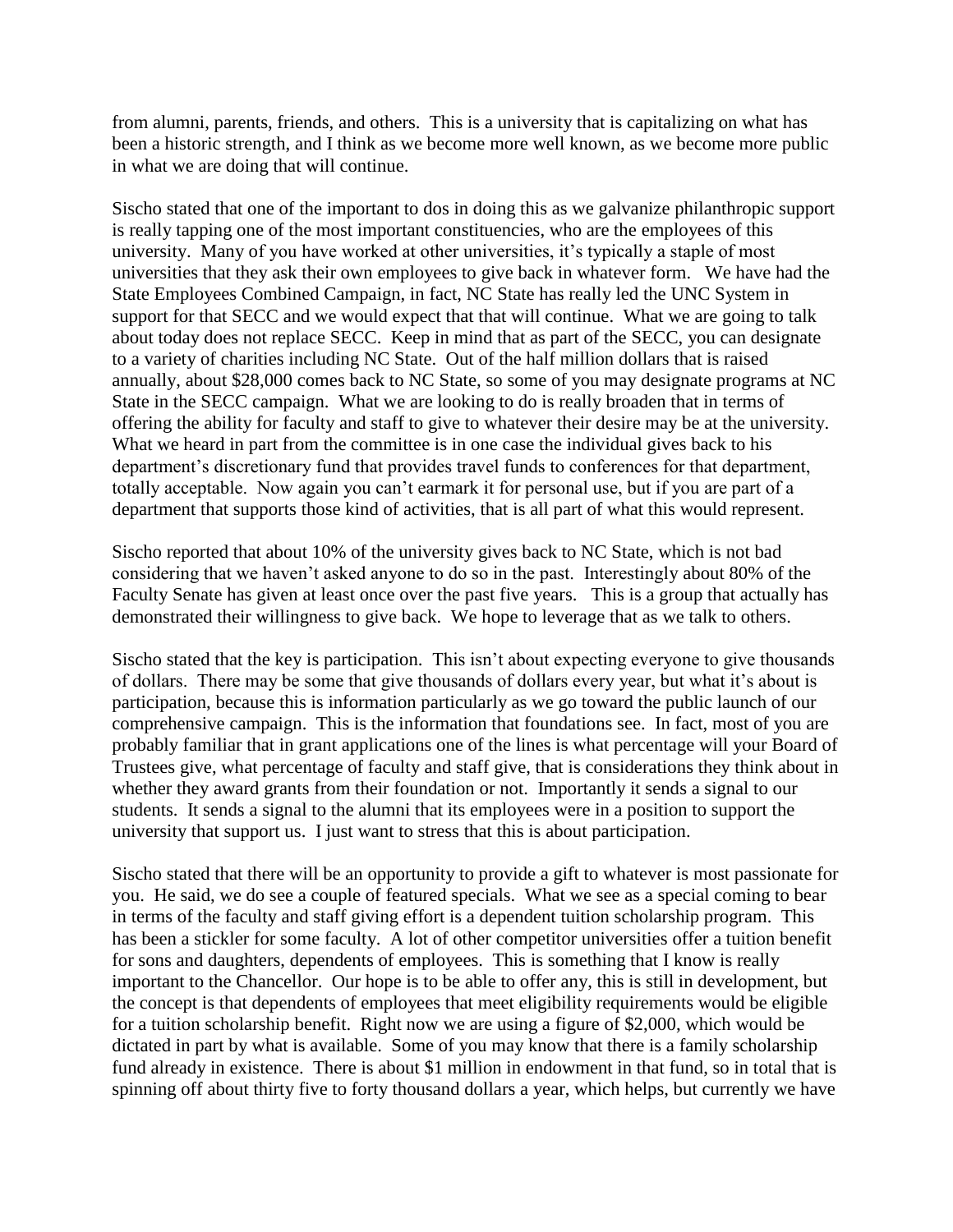325 dependents of employees enrolled at NC State. That forty thousand isn't going to go far enough to support the demand we are expecting. So, this will be a featured priority and we believe that it will be something that a number of faculty and staff will resonate with. In terms of that program we will have more information to share as the details of this unfold.

Sischo stated that it gets strict in terms of determining eligibility, so that is why we need to be very specific about what a dependent means. What happens if someone leaves mid semester? What students would qualify and which ones may not? We want to be very clear and transparent on that, but I would be interested in your thoughts as to whether that would be appealing to faculty and staff as they consider.

### *Comments from Ann Horner, Executive Director of Annual Giving*

Horner stated that they have a great faculty and staff council of ten and they would love to have more participation. The group represents a number of colleges. She noted that they are engaged and clearly care about the university. She stated that during their meeting last week the primary goal was to learn about personal motivation of giving and they would like to add NC State to that list in a big way.

Horner stated that she wanted to share a few points from the meeting. She stated that they were revealing to her and she learned a great deal.

The faculty interest and priorities are really quite different from staff, so we learned early on that we have some segmenting to do and some messaging to do that will vary and we are in this meeting today and we are also planning a similar meeting with the Staff Senate to learn more about what their needs are. They are really very different. I really enjoyed hearing the personal stories about why the faculty and staff on that council give; feeling the responsibility, somebody said it's what I'm supposed to do, seeing a need or gap and learning to fill it and there is no one in this room that hasn't felt that. Giving to solve a problem and help a student. Students came up over and over again, so we feel like that will be part of our messaging and experiencing something really good here at NC State and wanting to support it so it continues and grows and gets better to insure that it's there for those who follow us. So people give to people, we all know that whether in your church, your neighborhood, we all know that someone comes to you for help, so our challenge is how we do that from a broad base marketing perspective. We hope that this is going to grow into a very large network, but our starting will be from more broadbased communications. So we need a combination of personal stories and data. It is really clear to us that you expect to see a strong case to why you should give to NC State and we are going to work together on figuring out what those specials will be. The scholarship would be one and I think there are others. I proposed that the library be there, but some people felt that wasn't the right one, but I think there will be others. We want to encourage participation, but you will still be able to write in and give to whatever areas you prefer. We will promote sustaining gifts through both payroll deduction and credit card.

So, on Sunday a new web site was launched. It is bare bones, but you are welcome to go in and look at it. If you will just look for faculty and staff giving. There are two faculty stories on there now that are moving and we will be adding more. We'll add data, points of interest, and photos of the advisory council members, so that people can identify with that. I invite you to be in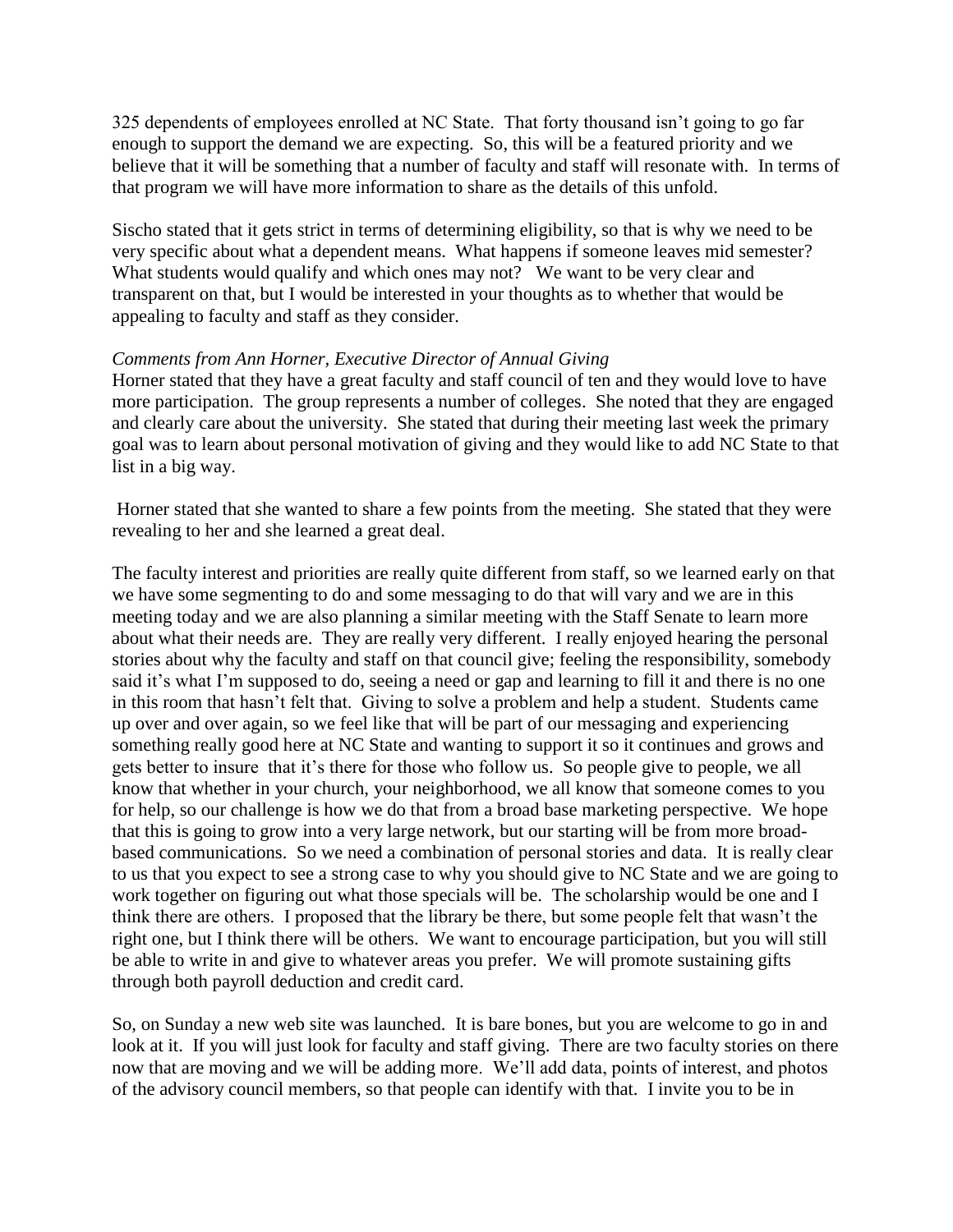touch with me for suggestions for the web site, specifically and this program generally. We are open to as much dialogue as we can have before we actually launch. Let me know if you would like to participate on the council.

# *Comments from Lisa Bullard, Professor of Chemical and Biomolecular Engineering /Director of Undergraduate Studies*

My motivation for joining the committee is that I'm not only a faculty member, but also a graduate and so looking back at what I gained as an undergraduate through the scholarship I received, through relationships with faculty and opportunities to do high impact activities I know what an impact it made on me as a student and now as a faculty member even more so, I see students for who getting a scholarship can make all the difference between staying and leaving or maybe just between surviving and thriving, and so when I see that need and I see that individual it really brings home to me, that that is something that I care deeply about and I can see the impact that giving makes.

Another thing that I think about with regard to the culture of my department is that there are some things that we don't have to do but they are nice to do, things that we want to do, say if we just had that little bit of discretionary money to send a student to a conference, to welcome incoming students, to celebrate with our graduate, to equip the student lounge with a stapler, microwave, some essential things that would make their life a little bit easier. Those are things that as faculty we see those needs within our own department and recognize that that is a need that is going to make a difference to those students that I'm interacting with and it's a need that we can help contribute to. As faculty our culture is very individualistic. We are judged on how many papers we write, how many grants we get, patents and those sort of things, things that you can count and things that you can list and those things are important because they indicate excellence, they indicate contributions but if you think about what your real legacy is going to be, it's not the number of papers, the number of grants or patents, it's those relationships that you have formed and the ways in which you have been able to give back to your department and your university. So, I really challenge you to help us challenge our colleagues to think about that impact that we as faculty can have, and it's so exciting to see when you are in a position to give back, the difference that can make. I know you see that in your own careers, in your own lives and with your own students, so I'm very appreciative for the opportunity to participate. I personally have a lot of passion for my department and my students, so this is an opportunity for us as faculty to really engage in this process.

### *Questions and Comments*

# *Senator Fleisher – You asked if a faculty member is interested in supporting students in need, have you considered sitting up a system where you can support a particular student.*

Sischo: There is a restriction in being able to identify a specific student, but the idea is you can set up a scholarship fund and if you want to identify you can insert certain preferences, whether it be by county or major, but you can't designate a specific student. We do work hard on the flip side to make that connection between donors and their student recipients. Today we have more than 2400 endowed funds and so our donor selection team works hard to make that connection, so that you can at least see where your money is going.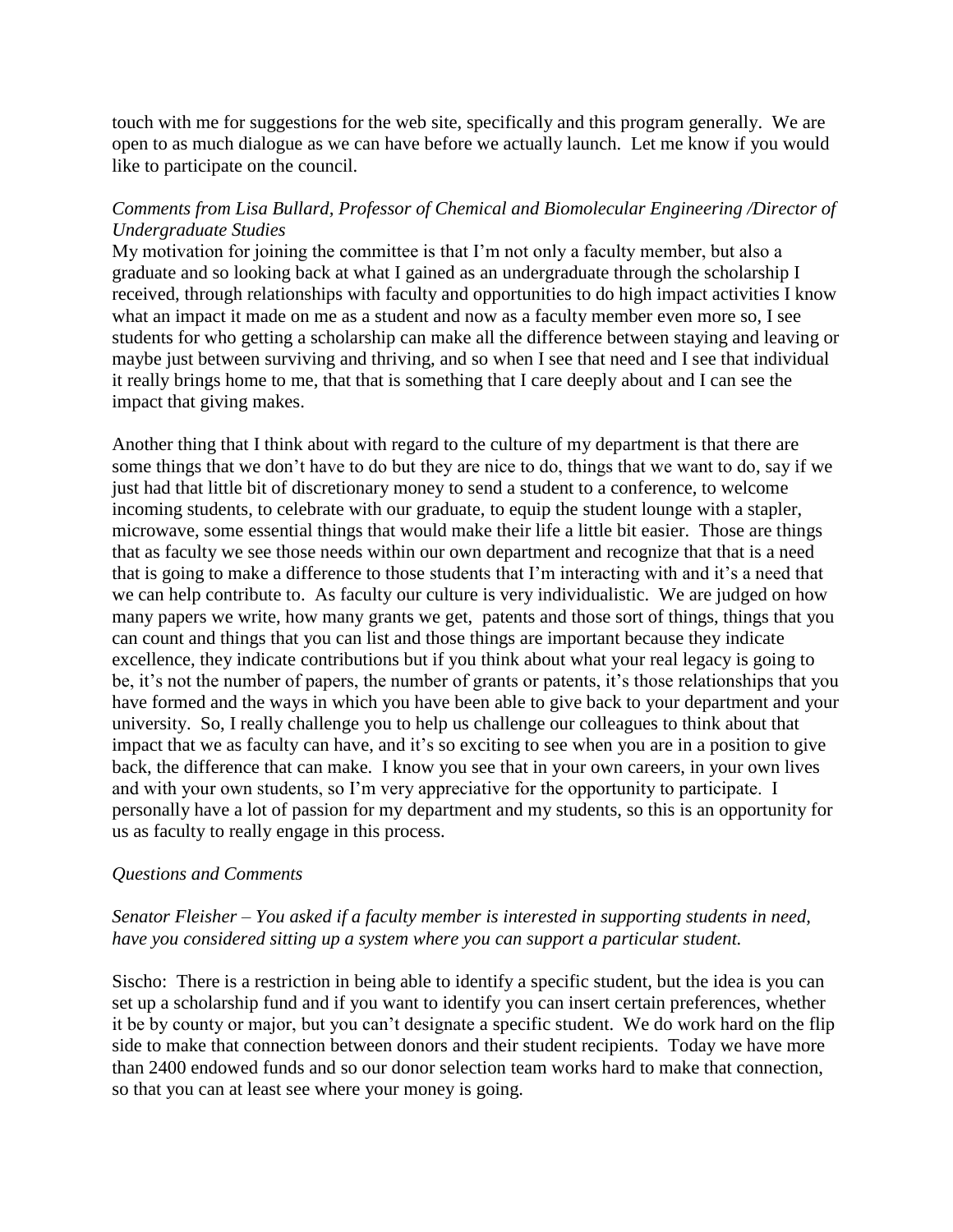*Senator Williams – Are you thinking in terms of giving to programs? With programs, at least when you are raising money for the private sector, they want to know what they are getting and if you have a program that appeals to them they will give money for that program.* 

Sischo – The whole key to this is to understand that you as an individual can give to whatever you so desire at the university. Our ability to package some of those areas up and to highlight those as featured specials are the things we are looking for to collect feedback on. That may be an area. Recently there was a partnership announced for Habitat for Humanity in building homes on Lake Wheeler Road, now that is not an NC State program, but that goes to some of the same kind of things you are talking about.

# *Senator Cubbage – Do you think there is a way we can move all of our foundations to be more interactive, collegial, cooperative programs, so that we do a better job advocating faculty …*

Sischo stated that he thinks it's a good point. In the year and a half that I have been here the notion of moving all foundations in any one direction is not easily met, but I think the notion of continued cross collaboration and setting best case business models is something that I personally have been thriving to do, to create forums where not only the deans, but the development officers in those colleges have the ability to learn what others are doing, so I'm a believer that we can lead folks to the water, shoving their head in the water might not be as easily done. You raise a good point, which is the ability to be communicative, collaborative, and transparent in how funds are raised and how those funds are allocated. It is something that is important for the university.

*Senator Bullock – I just want to add to the point about whether people can allocate funds for specific students or not. We have a couple of scholarships in our department and one is for a student who trains in renal disease, so we have a donor who is specifically interested in renal disease, so we select the student, but the donors actually get to interact with the student. That is one of the ways if you really wanted to develop a relationship with the student who is receiving your funds. There are many examples how that can be done.* 

Sischo – We encourage that. I know there are a number of scholarship funds where their faculty committees are involved in selecting students, so there are ways to make sure that the donor's interest and the type of student and the profile of student is factored into the selection process.

*Past Chair Zonderman commented that he was very pleased to hear that 80% of the Senate already give. He stated that it is the reflection of people who care about the future of this place. The question I have is how important retirees are. So, you have someone giving by payroll deduction and they retire. Do you have a mechanism to reach out to them once they retire? If not I would urge you to do that.* 

The response was, right now they do not have a mechanism to reach out to retirees.

Sischo stated that he thinks there are some mechanisms that can be implemented.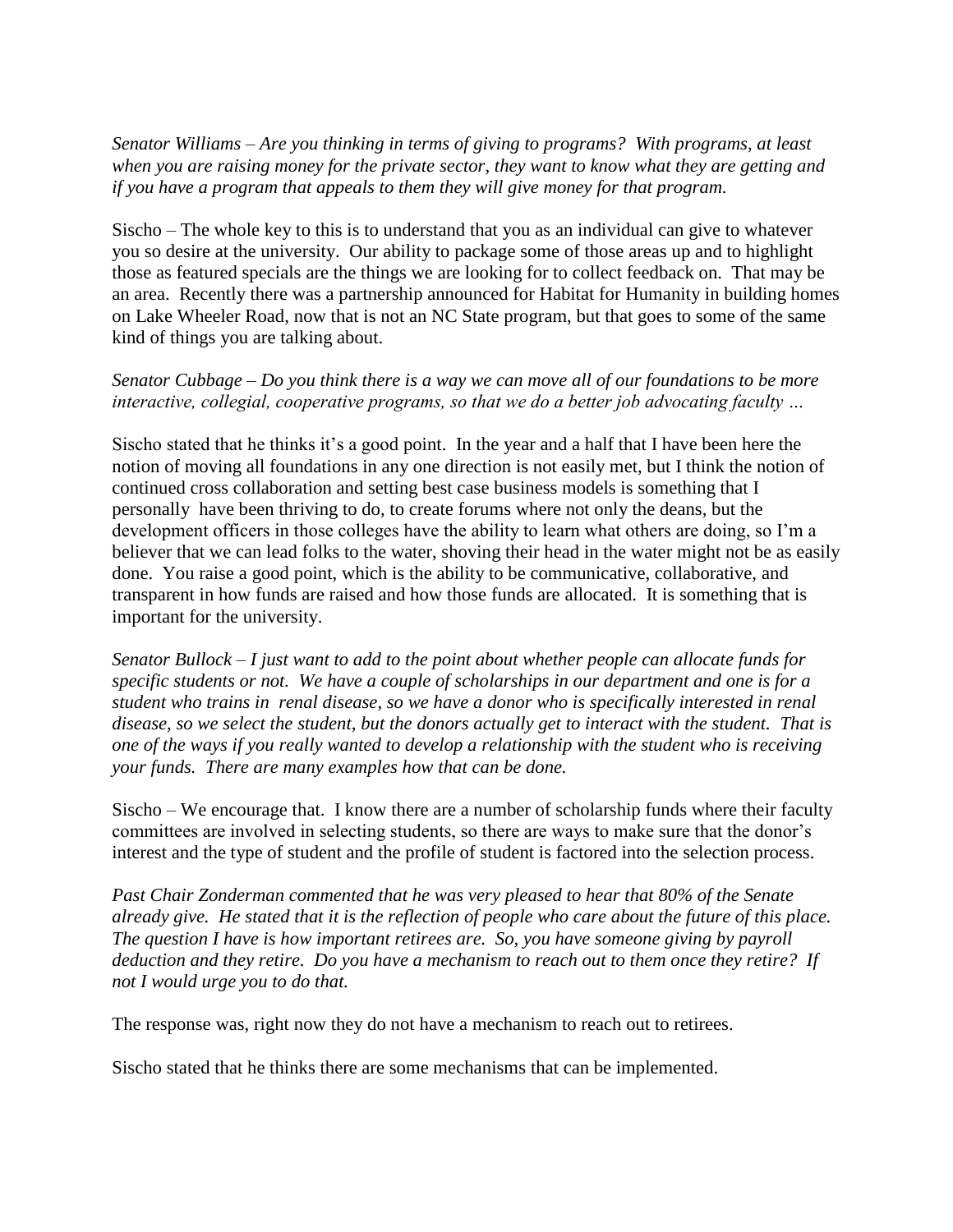*Senator Smith McKoy stated that she is a rarity around these parts by being a black female faculty member and a native of Raleigh, NC and on several occasions she has offered to go with the development team to connect with minority givers in the area, because often the team that goes to meet people is pretty much like the team that you have here. She stated that it does put some distance between minority communities and givers and the university because of that. She said she has never been tapped for that and Dewayne Washington points to an example where he was a little bit upset because there was not one who was willing to give him feedback (this relates to your predecessor, not you) about how his funds were being used, so my question is what sort of diversity awareness do you have built into this campaign? What do you think you could do to maybe connect better to minority givers in the area?* 

Sischo – I think your offer hits at the heart of it, which is, I would say donors tolerate development staff. They really want to embrace faculty and students and so our overarching objective should be to leverage that offer. My experience has been that there has been nothing more meaningful to those donors, particularly if it is someone with expertise in that donor's area of interest, to be able to really get to the heart of where their interests lie, so I would like for us to be able to as an outgrowth of the faculty, staff effort to really take advantage of not only the committee but others around campus that would be willing to participate in that. I think from an overarching campaign communications perspective we take diversity very seriously in all aspects of diversity and I hope you are seeing that. For those of you who may not have seen the most recent video that accompanied the year end gift announcement I think that is symbolic of our division in terms of how serious we are about diversity, in terms of how we reflect diversity at NC State and hopefully you will see more.

# **7. Old and New Business**

a. Results of topics elected by senators at the first meeting: see Appendix B.

Chair Moore noted that there were quite a few topics. One topic was athletics and academics and nine people voted to have that as a fall faculty meeting topics. Roby Sawyers, Faculty Athletics Representative is not going to be in town during the meeting, so he will come to a Senate meeting to give an update.

b. Vote to be taken on minor changes/updates to Faculty Bylaws (Article VII, Committees and Councils)

A motion was made and seconded to approve the updates to the bylaws. A hand vote was taken. The motion passed with 28 for and 0 opposed.

c. Sen.Issue3: Graduate program (including GSSP, increase in PhD numbers) and support of our research

When the Executive Committee met the committee wasn't sure where to go with this so they would like to get some input.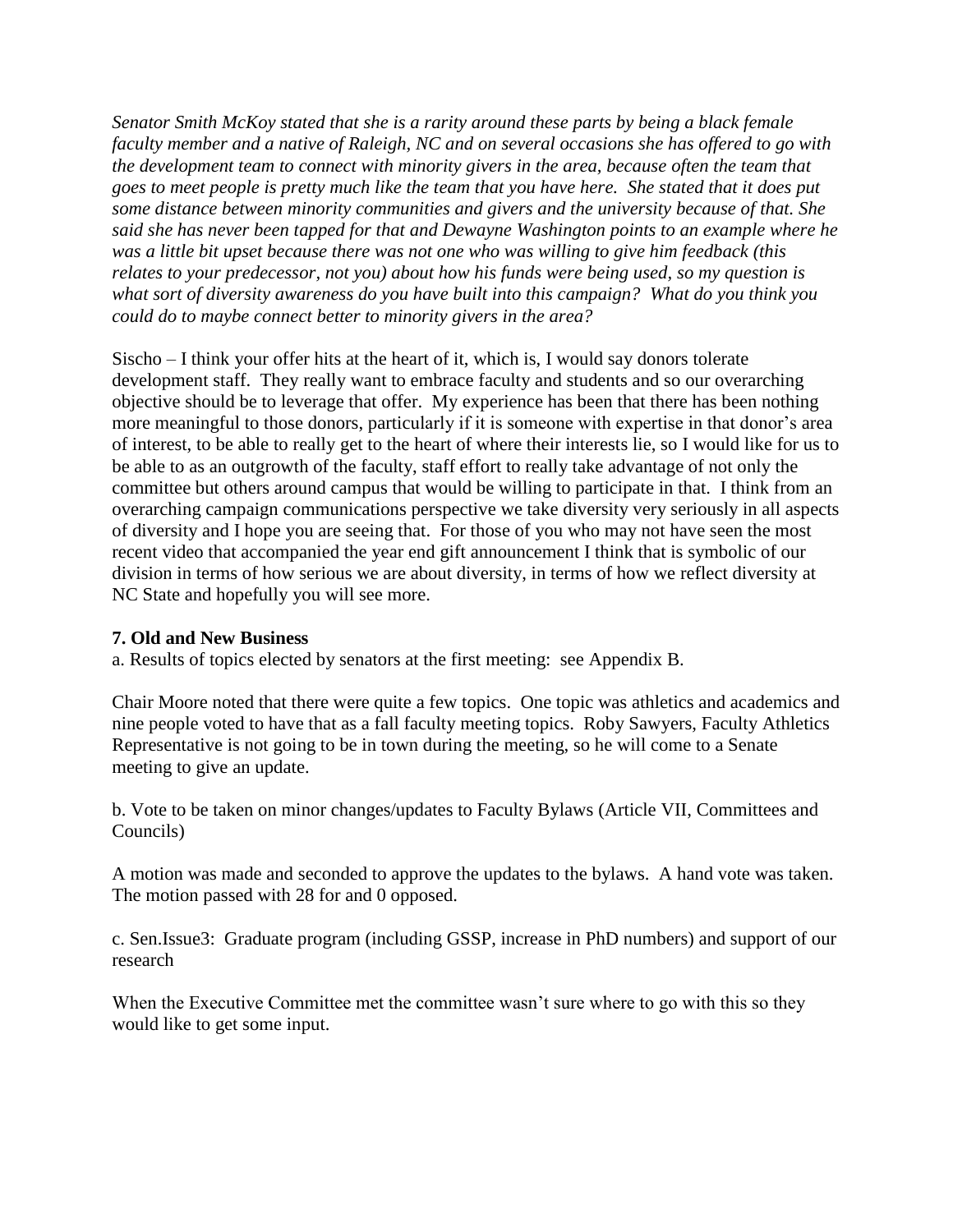#### *Questions and Comments*

*Senator Fleisher commented that he didn't vote for this because he had specific questions. It seems that the one thing that could solve most of the problems with the graduate programs will be more money. I don't have any objections to this, but the reality is that a lot of money for the graduate support program goes to international students, because it costs a lot to fund them. I'm totally in support of having international students here, but the reality is that it does impact out system quite a bit. Is there anything we can do?*

### *Senator Pearce – What do you mean by increase in PhD numbers?*

Chair Moore responded that that was the enrollment projections that the university put out about the number of students that we foresee in the future and the enrollment projections for PhD students.

Provost Arden stated that it is a part of the 2020 teaching plan where we look at student numbers and our population to be fairly level on our undergraduate numbers just increasing a little bit and have most of the increase on graduate student numbers, doctoral programs. We are a Research I doctoral institution and we need to emphasize that as part of our identity and part of what we are doing. It is somewhat different to the previous enrollment strategy that we had to be biggest on the undergraduate side, so we had a very aggressive growth strategy on the undergraduate side which was putting pressure on both student quality and student experience, so we have leveled that off in terms of our resources to growing the doctoral program.

# *Senator Pearce— So, are those projections by program and how does that tie in with faculty? When I see my program where the graduate faculty has declined by only "5 (30%) and the number of undergraduates stays the same or goes up. Is there a consistency across this plan?*

Provost Arden stated that he can't speak for every graduate program across the university because they are all a little different, but in general the cost of the strategic plan that talks about growth in faculty and the growth of doctoral programs are linked together, so we are trying to invest in both, but frankly we recognize that it is not possible to be where we want to be in terms of growth in doctoral programs without growth in faculty. That has been a big problem in the strategic plan. Now has that necessarily played out in every single discipline or program across the university equally? No, I'm sure it hasn't, but we are all working very hard to grow tenure/tenure track faculty.

# *Senator Pearce- If the programs are staying the same or getting bigger and the number of faculty involved in the programs are getting smaller, something has to give. We are not reducing the undergraduate program as I understand it, we are just keeping it level.*

Provost Arden stated that we are reducing the first time, full time freshmen class, but we are trying to slightly increase the overall number of undergraduate students.

Senator Pearce stated that he is trying to see the consistency in this. The tenure track faculty has been flat in the last ten years.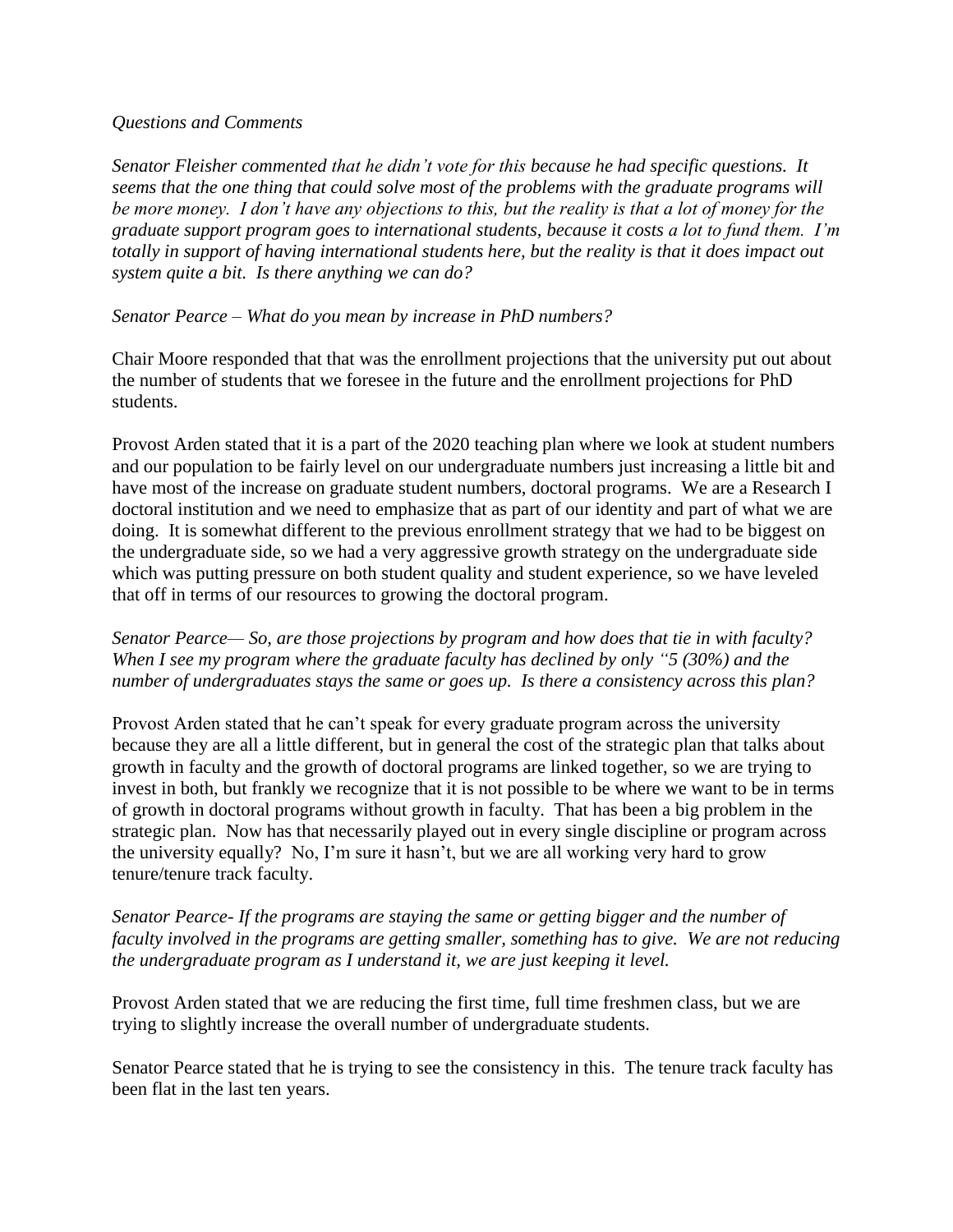Provost Arden stated that when he and the Chancellor came into office they looked at it and the tenure/tenure track faculty had not changed more than 3 percent in fifteen years, so that is why they made it part of the strategic plan and they have in the last four years recovered all the losses that they had in numbers across the university during the worst years of the budget cuts and started to make progress, so he is interested to see where we are this year when the faculty census numbers come in at the end of the month.

Provost Arden stated that over the last four years we have been dealing with some significant budget cuts and a lot of those cuts have been taken from vacant faculty positions. The reality is unless we grow to a certain degree particularly at the high end of the 12 cell matrix doctoral students in the STEM disciplines, we won't realize the resources that we need to invest in more faculty numbers, so it's a little bit of chicken and egg. If we hadn't met our enrollment target particularly on the doctoral side, we would actually have had large budget cuts. So it is a challenge to keep these two moving together, to keep investing in the faculty, hence the Chancellor's Faculty Excellence program and many of the other programs that were brought out at the same time to invest in graduate programs, the Provost doctoral fellowship program, the huge amount of money that we invested into the GSSP, so investing equally in both sides goes hand in hand.

Provost Arden stated that making sure that we try to invest in both of those elements, doctoral students, stipends, GSSP, doctoral student equipment, trying to balance that investment in faculty is really at the core of it. The challenge is that we have had massive state budget cuts in the last five years and we have high turnovers in faculty at the moment. We have to replace the 79 faculty that we lost last academic year alone, before we have any net gains on new positions that we allocate.

# *Senator Bykova – My main concern is not what we are trying to do, but more talking about the quantity rather than the quality of our students, and the question is how to attract good students.*

Provost Arden stated that we are talking about both. When we are talking about the enrollment plan, the enrollment plan specifically is numbers, but every program is talking about the quality of students. The quality of students is affected by a lot of things, probably the most important is the quality of the faculty, but the other is the level of support that we have, level of fellowships, level of stipends, and the level of graduate student support programs, where we are really aware of that, going into the task force now on looking at graduate student support and we can continue to invest in that. We are making progress but at the end of the day we have a lot of things that we are trying to do.

Provost Arden stated that he would be happy to share with the Senate some highlights on investments out of the Provost's reserve into the colleges. He has shared them with the A&M, the deans and will be sharing this week with the Board of Trustees, which actually shows the amount of money that we are spending on graduate programs, the amount spent on the Chancellor's Faculty Excellence program, the amount spent on other disciplinary hires and salary increases. He would be more than happy to share that information.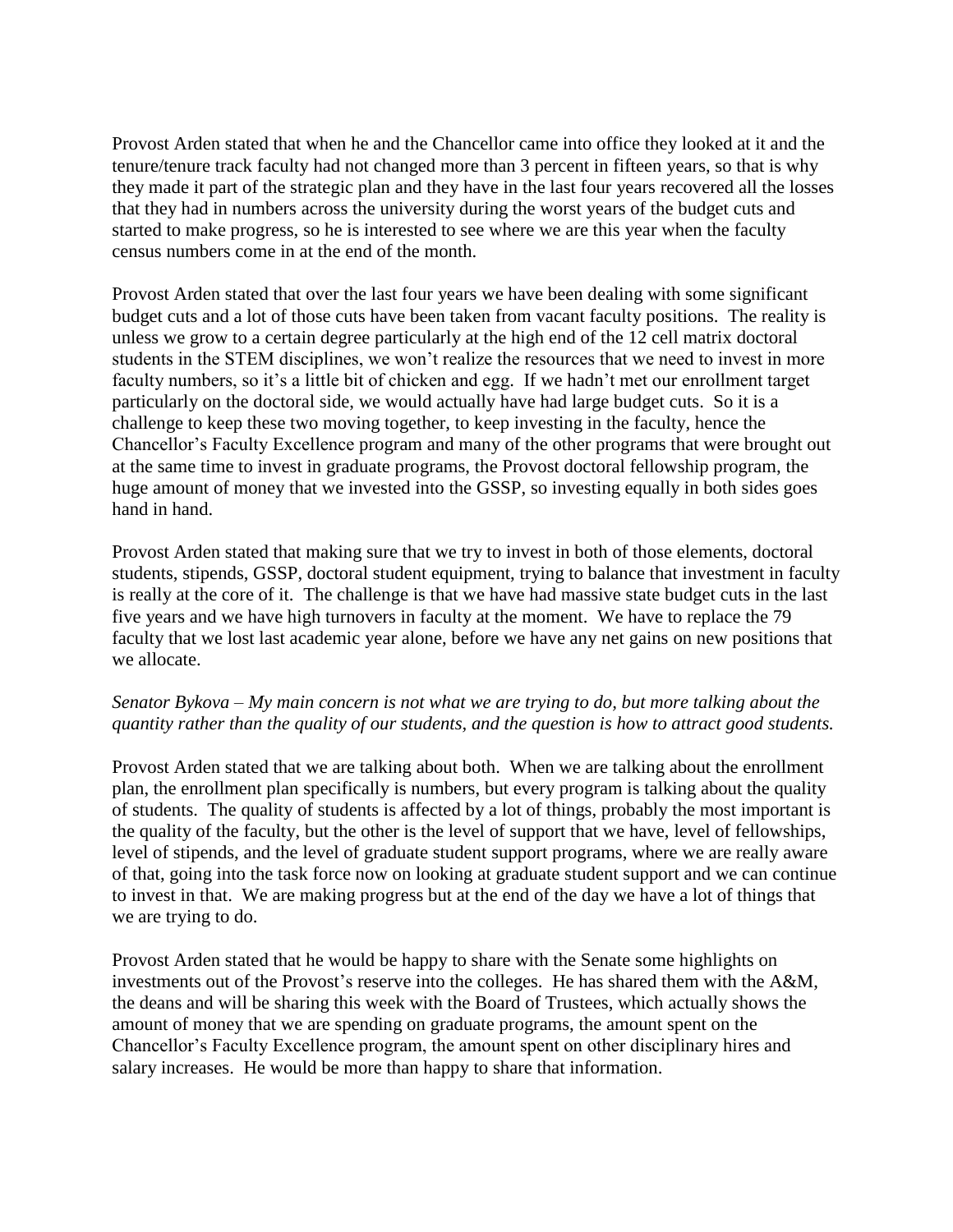*Senator Bykova commented that when we talk about funding we need to also consider the morals of the funding even though it's different in different departments and colleges.* 

*Senator Bullock – Is there considerable risk in growing doctoral programs considering the newly proposed model, the 12 cell matrix, in terms of credit production hours where money will follow students?*

Provost Arden stated what we are talking about is how we try to distribute the money once it comes to the university. The bottom line is that unless we are producing an increase in credit hours, particularly at the high end of the 12 cell matrix, we don't get the resources coming into the university. At the moment we have a lack of where there is predictable funding for "D" credit hours but no uniform or predictable or transparent funding for regular on campus credit hours, so what we are trying to do is equalize that and it isn't to pass out all of the money, it is to pass out about 50% of what comes into Provost's reserve and to do it in a way that leads directly to departments and programs for producing on campus credit hours, as well as the distance education credit hours, producing a level playing field. All we are talking about is the distribution of incremental resources, very much a based budget. We are talking about how can we equitably transparently, distribute the resources that come into the university according to where they were generated, whether it's on campus or distance education.

*Senator Auerbach - What happens is you invest resources in PhD programs and that ends up decreasing the number of undergraduate student credit hours by a huge amount and the multiplier of the 12 cell matrix doesn't come close to making it up. So it's always nice to think that we are getting so much more money for PhD students, it doesn't if the drop in undergraduate student credit hours is big enough that it is a drop in bucket and that's what we are seeing.* 

Provost Arden agreed and stated that Humanities and Social Sciences for example, in the last five years has seen a significant decrease in total undergraduate credit hour production. There are multiple factors for that and one is the decrease in incoming first time full time freshmen class of about 600, which means roughly 1100 less first year and second year students on campus taking general education hours. The high preparedness of the incoming class means that more students are coming in with AP credits and not requiring some of those classes. There are several factors, but just for the record what you should know is despite the pretty significant drop in credit hour production by CHASS I haven't cut the college's base budget, so in fact, the college is getting more per credit hour than it has done for a long time. If we are going to go forward with the way we allocate resources to those units that are growing their credit hours, particularly in the high element, we have to also be aware that that means we may be moving money away from some colleges. "The only way that I can keep CHASS's budget where it is despite a 25% drop in credit hours is to take it from other colleges who are growing their student numbers of credit hours and I don't think at the end of the day that is fair to other programs. It's about looking at trends and trying to even things out so that we support programs that maybe have a temporary drop, but we also try to reward programs and support students in areas that are growing quickly."

*Senator Porter – How can we recruit and support doctoral students.*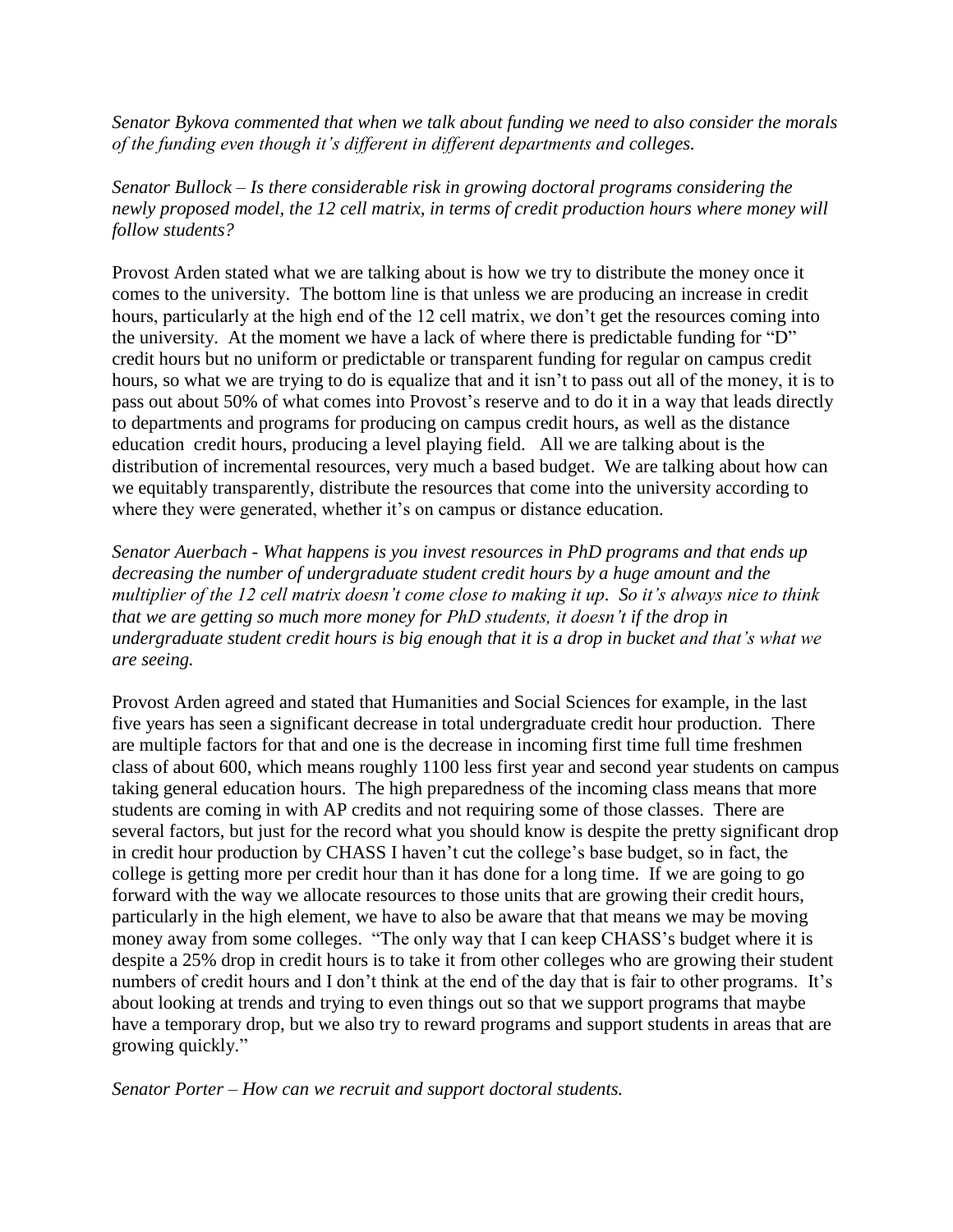Provost Arden stated that it is an important discussion. Education has gone through a big change in reformatting its departmental structure, reformatting its doctoral program structure and trying to align the two, and going from five PhD's to three. We are aware of that and I have already had that discussion with your dean and I think it is a very important discussion.

*Senator Cubbage – I agree with David on distribution and where you generate credit hours and also to compliment Dwayne, the GSSP has been easily the most useful, fair and equitable program in our college because it is completely neutral. If you provide the funds you get the GSSP. I do worry that if we put all our focus and eggs in the PhD basket; really we are generating the most credit hours for master's degrees.* 

Vice Provost Larick --When you are looking at the 2020 enrollment plan and we are working toward the 2025 plan in the current plan and I would bet in the future plan, that plan will say with a focus on graduate education and doctoral education part of that being a true recognition of the fact that there is a huge opportunity in many areas of what I call professional masters and not just the PSM's that we have talked about across many of our colleges. The opportunity to do graduate training that leads directly to credentialed employment would be my broad definition of professional masters.

Provost Arden stated if you look at most Research I doctoral institutions they do have a somewhat larger proportion of doctoral students and post-doctoral scholars and I think moving us toward that end along with deepening our research structure and hiring more tenure/tenure track faculty is consistently where we want to be as an institution.

*Senator Bullock – I appreciate your knowledge and that there has been a number of factors that has been causing a decrease in credit hours in the college, but one of the things that wasn't acknowledged was that we don't have control over the enrollment, but the students that were admitted, select the disciplines in our college and that is also a contributing factor.* 

Provost Arden stated that there are multiple factors. We are admitting more students who are seeking STEM disciplines. Somewhere along the line it is really important when we think strategically and long term about where we are as a university. We make sure that the drivers are who we want to be as an institution and who we want to look like, not how do we get "X" amount of money so a given program can stay viable. Those are the kind of discussions we want to have. I think enrollment management and having a really good enrollment plan is one of the most important things you can do to shape the institution. I'm comfortable with the decisions we made five or six years ago. Let's see if we can tweak them, modify that for the new 2025 enrollment plan.

*Senator Pearce – If you allocate by credit hours and you fall short by 20 or 25 percent you are going to be off a few courses, and your credit hours will go down. Is that a justification for which comes first. Is it per capita that you look at?*

Provost Arden stated that is true and that's the challenges to keep those things in balance. What you don't want to do is to keep into a downward cycle one way or the other. Part of the strategy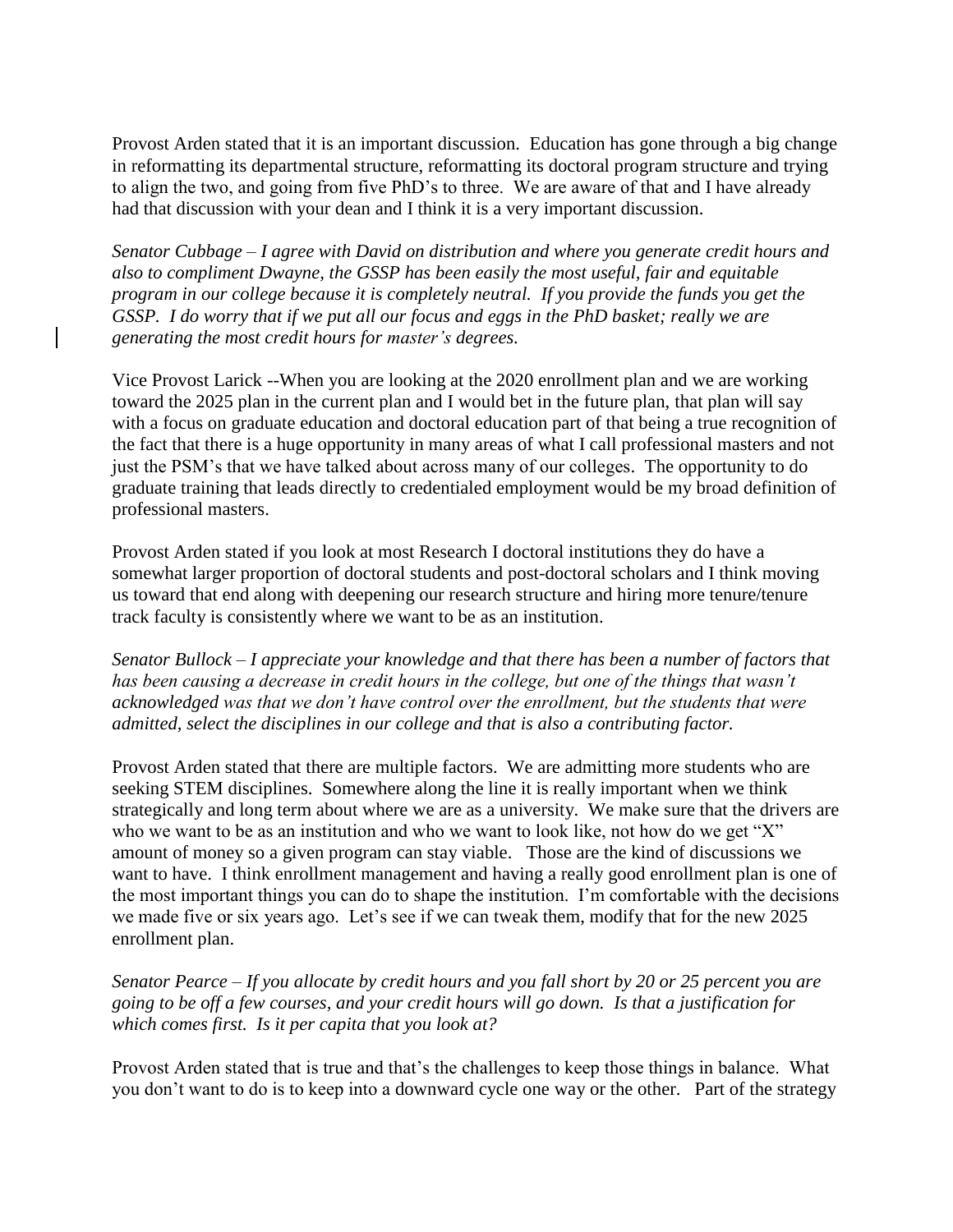is to keep back 50% of your resources so that we can strategically invest those in certain areas. So, for example, if there is a program that we want to continue to grow and be successful and it is losing credit hours and if we continue to cut its budget it would affect faculty members. We could use some of those resources that were held back from the Provost's reserve to continue programs and keep them moving in the right directions because they are important and critical to the institution.

*Past Chair Zonderman stated that he urges that any draft enrollment plan come to the Senate for further review.* 

Vice Provost Larick stated that they will be as inclusive as they can.

d. Sen.Issue4: Broader review of shared governance at NCSU

Chair Moore urged the Senators to review the draft document prior to the next Faculty Senate meeting. It will be the main topic of discussion.

# **8. Issues of Concern**

- **c.** All ongoing Issues of Concern are listed on the Faculty Senate Website at: [http://www.ncsu.edu/faculty\\_senate/](http://www.ncsu.edu/faculty_senate/) (fourth on the list of main links)
- d. IOC 1508b Loss of Faculty/Staff parking in the North Hall lot was sent to R&E **Committee**

Senator Cubbage wants to know the status of PTR in the committee.

Senator Fleisher stated that it was discussed at their first meeting and the consensus of the committee was that the decision was already made by the BOG and that they are not going to change what they have decided, so the consensus of the committee is to leave it as is.

Senator Cubbage said he would like to propose a resolution to revisit PTR rules and regulations.

Chair Moore stated that it might be appropriate to share a document that went to the Governance and Personnel Policy Committee with the Senate before continuing a discussion on a resolution.

Chair Moore stated that the document was a summary of the timeline starting with summer of 2014 when the BOG made the policy that we had to adhere to and it goes through the steps that were taken and it was sent to the Governance and Personnel Policy Committee.

Senator Fleisher, Co-chair of the committee agreed. He suggested continuing the discussion at the Executive Committee meeting before discussing it at the Governance and Personnel Policy Committee.

Chair Moore agreed to do that.